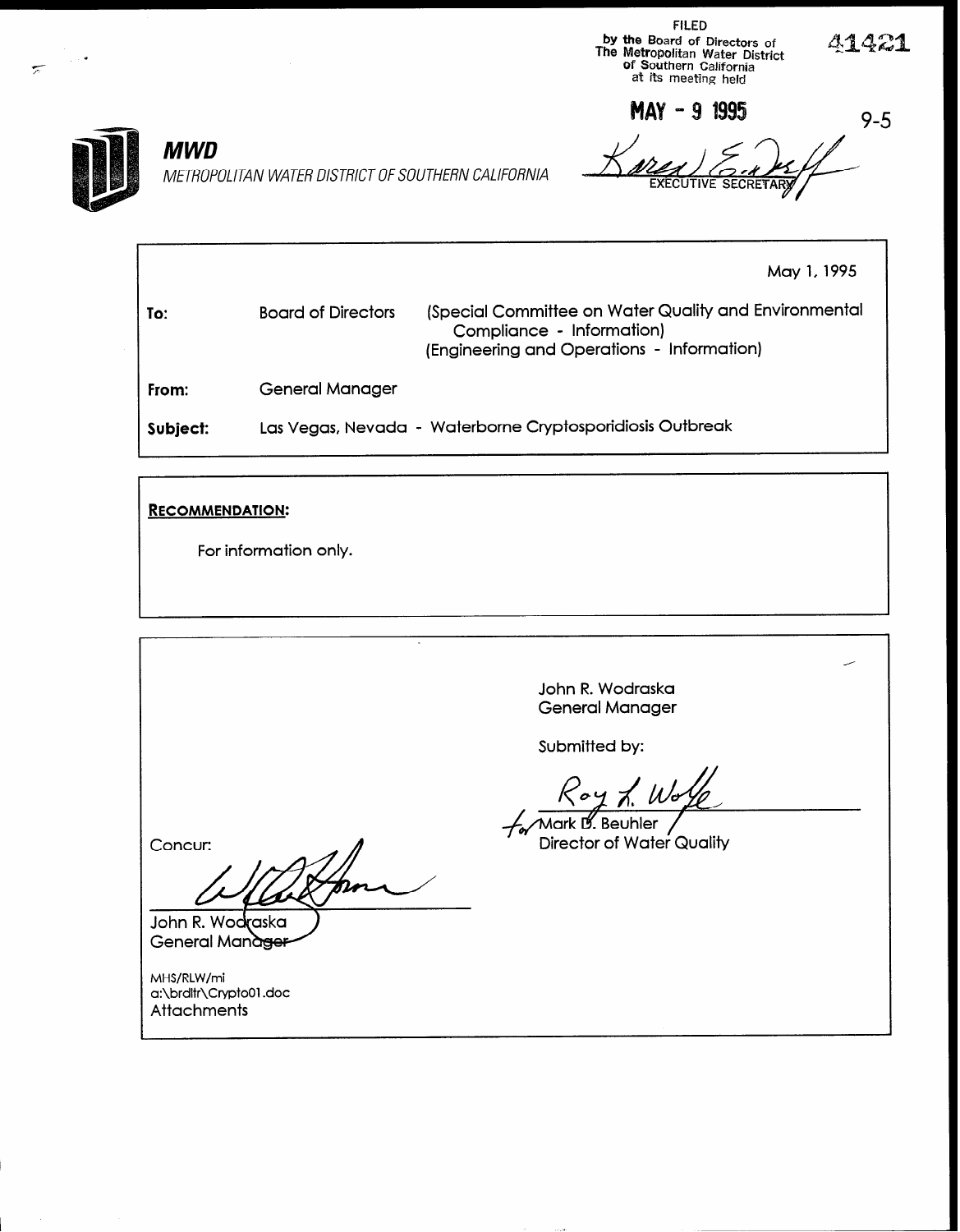.

## DETAILED REPORT:

In the spring of 1994, there was a significant increase in the number of cases of cryptosporidiosis in Clark County, Nevada, where Las Vegas is located. This outbreak resulted in 78 cases of illness, of which 16 individuals eventually died. A report covering an extensive investigation of this outbreak was recently issued by the U.S. Centers for Disease Control and Prevention (CDC). Among the conclusions that CDC reached (Attachment No. 1) was that municipal drinking water was the most likely source of Crvptosporidium during this outbreak and suggested that "drinking water that is many times better than that required by the current national standards may not necessarily be free of Cryptosporidium." This waterborne outbreak was highlighted in a recent issue of the American Water Works Association newsletter, WaterWeek (Attachment No. 2).

An outbreak of cryptosporidiosis was believed to have occurred because of the sudden increase in illness as compared with 1993 (Figure 1). As shown in the attached Figure from the CDC report, most of the persons displaying symptoms of cryptosporidiosis were those with impaired immune systems, primarily those with HIV infections (Table 1). It is well recognized that severely immunocompromised populations are susceptible to serious effects caused by cryptosporidiosis as well as other infectious agents. Of the 16 deaths observed during the outbreak all were associated with HIV positive individuals. Many of these deaths were thought to be, at least in part, attributable to Cryptosporidium. Importantly however, eleven children and four adults, who were not positive for HIV, also contracted cryptosporidiosis during the outbreak.

The Las Vegas cryptosporidiosis incident is the first outbreak reported in a major community water system where there were neither significant known source contamination problems nor treatment plant deficiencies. Water used at the Las Vegas treatment plant is received from Lake Mead which has influent turbidities of approximately 0.1 NTU. The intake is located immediately north of a boat marina and 130 feet below the surface of the surface of the surface of the confirmed Cryptoshop of the influence of the internet of the influence of the influent or influent or influent or influent or influence of the internet or influence of the internet or influence of the internet or influence confirmed Cryptosporidium oocysts were detected in monthly samples of the influent or in<br>treatment plant effluent samples collected biweekly. The CDC report concluded that, based on the epidemiological data, Cryptosporidium oocysts must have been present in the lake and per me epidemiological data, <u>cryptosporidium</u> occysis most nave been present periencied we require it plant. All loogh ho specific sources of <u>Chyprosportation</u> contamination were identified, potential sites of contamination discussed in the CDC's report included a swimming area and boating marina located near the intake and a secondary-<br>treated wastewater discharge site located six miles upstream from the intake.

This outbreak is important to Metropolitan because: (i) the source of supply for Las Vegas, IT IS COLOREGE IS IMPOTIQUE TO MEMODOING DECOUSE. (I) The SOURCE OF SUPPLY FOR LAS VEGA Nevada, is Colorado River water from Lake Mead; (ii) the Las Vegas water treatment plant is a modern, well-operated facility; and (iii) Cryptosporidium was not found in the raw or treated water. Metropolitan does have the advantage of additional detention time for Colorado River water through our aqueduct system and storage in Lake Mathews or Lake Skinner which may<br>assist in minimizing concentrations of Cryptosporidium entering our treatment plants.

Although Metropolitan is not vulnerable to a massive outbreak of cryptosporidiosis such as what occurred in Milwaukee in 1993, there always exists a probability, although remote, that any water provider is vulnerable to a "Las Vegas-type outbreak." The recent events in the City of San Francisco, where treatment process failure resulted in high levels of Cryptosporidium in finished water, further highlighted the water industries concern over Cryptosporidium (see Attachment No. 3). Metropolitan has developed a three-point action plan to assess our vulnerability and to minimize exposure of consumers to a "Las Vegas-type outbreak." The action plan will be presented to your Board for approval at the June meeting.